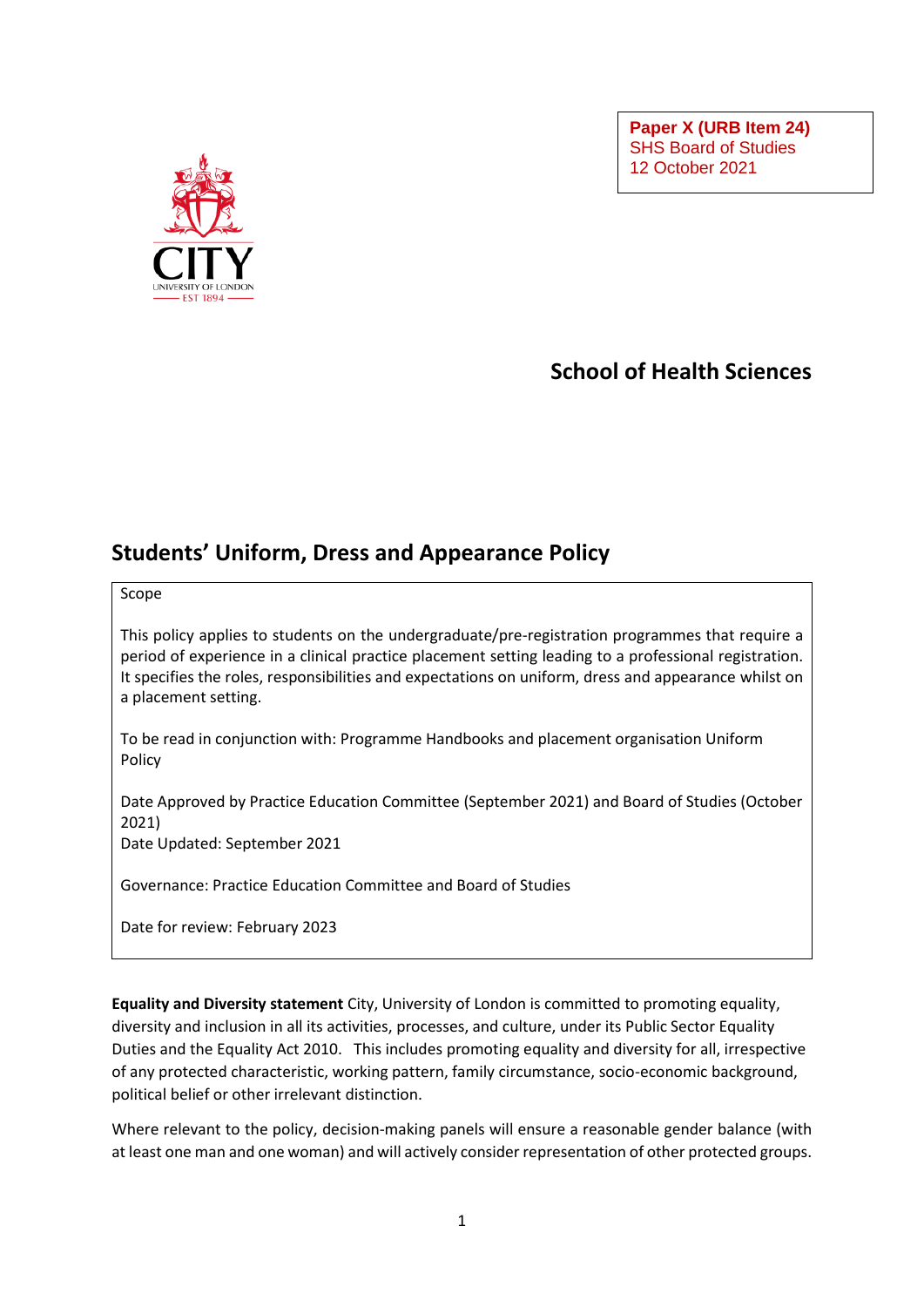#### Contents

| 1. |  |
|----|--|
|    |  |
|    |  |
|    |  |
|    |  |
|    |  |
|    |  |
|    |  |
|    |  |
|    |  |
|    |  |
|    |  |
|    |  |
|    |  |
|    |  |
|    |  |
|    |  |
|    |  |
|    |  |
|    |  |
|    |  |
|    |  |
|    |  |
|    |  |
|    |  |
|    |  |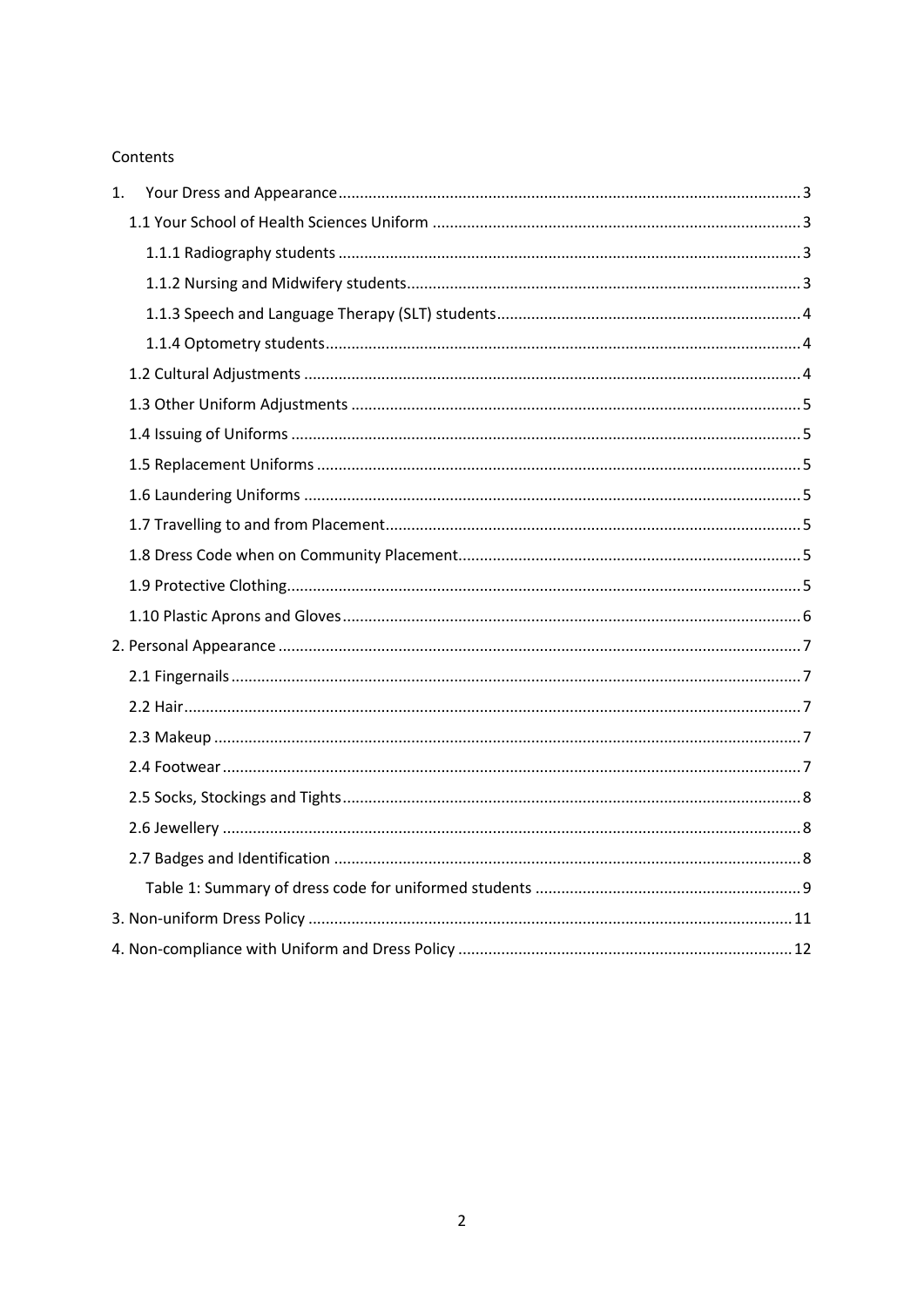## 1. Your Dress and Appearance

<span id="page-2-0"></span>You have the responsibility as a student at City, University of London undertaking a programme leading to a professional qualification to dress in a manner that maintains the good name of the profession and of the School of Health Sciences. Your wearing of either the School of Health Sciences uniform or your own clothes when on practice placement exposes you to the public gaze and should inspire confidence and respect from your patients/clients and carers. Consequently, it is essential that you always dress and act in a way that promotes public confidence in your personal and professional integrity. You have a duty of care to act strictly in accordance with the guidelines provided by the professional statutory and regulatory body (the Nursing and Midwifery Council, Health and Care Professions Council), the School and the University. In practice placement areas, a smart and professional appearance has a direct effect on practitioner/patient relationships and subsequent care. A professional approach to appearance and dress can also reduce the risk of cross infection and maintain not only your own safety, but also the safety of your patients and your colleagues.

Uniform should only be worn whilst on duty or in a campus learning environment, this helps to minimise the risk of being called upon to assist in a manner that exceeds your capability as a healthcare student. In this policy you will find detailed guidance on meeting the minimum standards required by the Uniform and Dress Policy of the School and it is essential that you follow the Policy carefully.

The Purpose of the Policy is as follows:

- To ensure you maintain a professional appearance at all times
- To identify you as a student in placement or a learning environment
- To ensure the protection of you and the public
- To ensure consistent standard of dress whilst respecting where possible, current practices and cultural beliefs
- To minimise the risk of cross infection and facilitate good and effective hand decontamination
- To ensure uniforms are compatible with safe moving and handling

#### <span id="page-2-1"></span>1.1 Your School of Health Sciences Uniform

#### <span id="page-2-2"></span>1.1.1 Radiography students

The School of Health Sciences uniform for Radiography students consists of the following:

- White tunic with short sleeves (no epaulettes)
- Black trousers

Additional clothing: you are only permitted to wear a clean and tidy black lightweight and easily washable cardigan. Wearing of cardigans is not permitted when undertaking direct patient care.

#### <span id="page-2-3"></span>1.1.2 Nursing and Midwifery students

The School of Health Sciences uniform for Nursing and Midwifery students consists of the following:

- White tunic with short sleeves and epaulettes
- Navy blue trousers
	- OR
- White, short sleeved, knee length dress with epaulettes

Additional clothing: you are only permitted to wear a clean and tidy navy blue lightweight and easily washable cardigan. Wearing of cardigans is not permitted when undertaking direct patient care.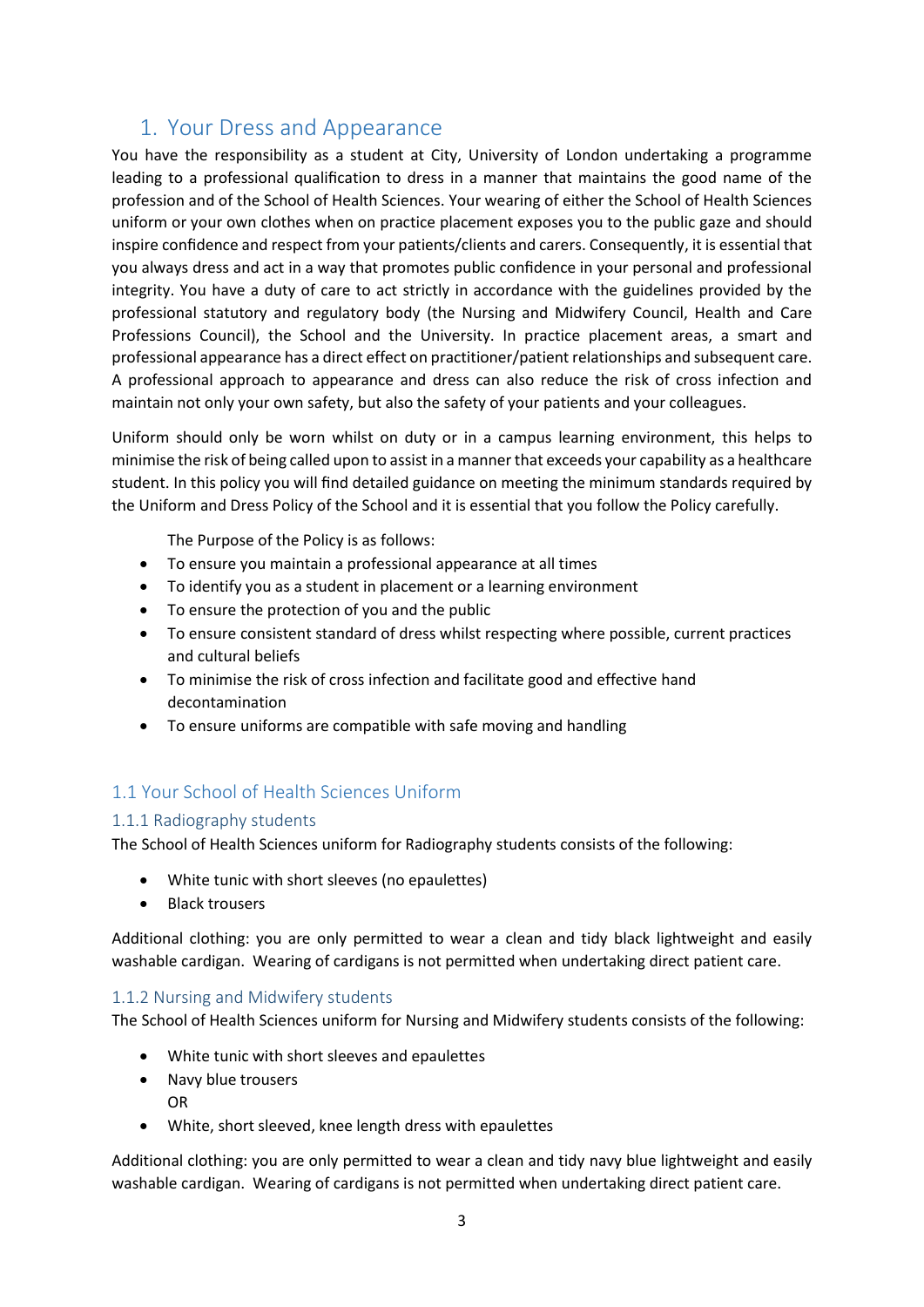#### <span id="page-3-0"></span>1.1.3 Speech and Language Therapy (SLT) students

In some SLT settings, and in negotiation with your practice area, you may follow the non-uniform dress policy (outlined in Section 3 below).

In other SLT settings you will be required to wear a uniform. The School of Health Sciences uniform for SLT students consists of the following:

• University-issued polo-shirt

Refer to the non-uniform section of this policy and the organisation's policy for guidance on additional clothing.

#### <span id="page-3-1"></span>1.1.4 Optometry students

You are not required to wear a uniform but should follow the guidelines for non-uniform dress outlined in Section 3 below. When working in a clinical area you should wear a white lab coat over your own clothes, unless you are working in a paediatric setting or Moorfield's Hospital placements.

### <span id="page-3-2"></span>1.2 Cultural Adjustments

Students can contact the programme team to discuss cultural or religious requirements. Adjustments to the uniform for cultural/ethnic reasons will be considered where possible but must be in line with national and local policies, ensuring that the health and safety and security of patients or staff is not compromised. In relation to the university supplied items of uniform, adjustments are limited to the option of wearing standard uniform issued trousers under the dress for nursing and midwifery students.

- Sleeves must finish above the elbow in order to comply with health and safety and infection control policies. The wearing of long-sleeved garments under the dress or tunic is not permissible.
- Dress must not be longer than knee length to allow for maximum mobility and to comply with health and safety policies.
- Headscarves a plain white, black or navy blue headdress (nursing and midwifery) or a plain black headdress (radiography) can be worn with no adornment and must be safely tucked in to your collar. There may be specific placements where headscarves are not to be worn around the neck according to the provider's policy. Students will be informed by the allocations team if they have been allocated to such a placement and offered an alternative if uncovering the neck is not acceptable for religious or cultural reasons.
- Facial covering for religious reasons is not permitted whilst on duty. This is to ensure that you are identifiable, and to enhance engagement and communication with patients, staff, visitors and colleagues.
- A plain white, short sleeved t-shirt may be worn under the dress or tunic to cover the neck area if required
- A black turban or skull cap may be worn.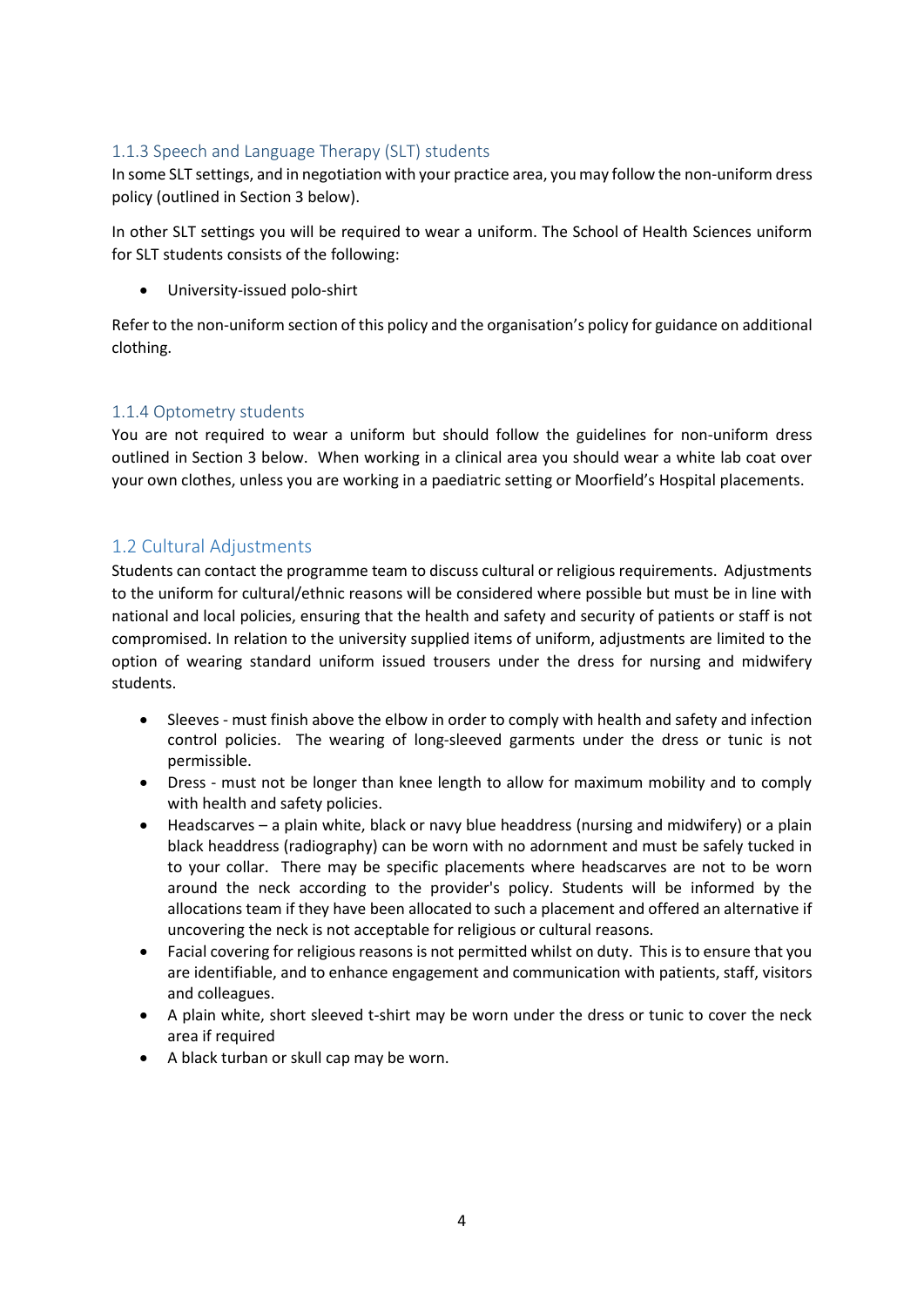## <span id="page-4-0"></span>1.3 Other Uniform Adjustments

If you require gender neutral or alternative uniform for health reasons please contact the programme team to discuss your requirements. Alternative uniforms will only be provided based on a clear rationale.

### <span id="page-4-1"></span>1.4 Issuing of Uniforms

At the beginning of the programme students will be invited to join a uniform portal to place their order for their uniforms with an external provider. Typically, uniforms will be delivered to a student's home address.

it is a good idea to make sure that you get a size which will allow you to look and work professionally whilst undertaking any care delivery activities including moving and handling. This set of uniforms is provided free of charge and is intended to last you for the duration of your programme

When you have completed or withdrawn from your programme it is mandatory to dispose of your uniform so that it cannot be used by anyone else. This is to protect the reputation of the School of Health Sciences, the profession you are training to join and your status as a graduate. Any misuse of the uniform may result in further action.

Students may be offered the opportunity to return their University-issued uniforms as part of a recycling scheme.

### <span id="page-4-2"></span>1.5 Replacement Uniforms

If you need to replace your uniform because it has become damaged or because it is no longer the correct size, you will be expected to pay for any replacement uniforms.

## <span id="page-4-3"></span>1.6 Laundering Uniforms

To promote a professional image and to reduce the risk of cross infection you are expected to wear a clean and neatly pressed uniform every shift. You must make sure that you wash your own uniform at a temperature of 60 degrees Celsius. Speech and language therapy polo shirts can be washed at 40 degrees Celsius.

In some specialist placement areas such as in the labour ward, intensive care unit or operating department, special uniforms are provided by the placement provider. These are replaced daily and are laundered as part of the normal dirty linen procedure. You must make sure that you place such clothes in the designated dirty linen bin/store when you complete your shift and they will be collected by the linen team.

## <span id="page-4-4"></span>1.7 Travelling to and from Placement

When travelling to and from your placement, you must wear your own clothes and change into your uniform at your placement site. Wearing uniform outside the placement site or skills laboratories could place you at risk and incurs infection.

#### <span id="page-4-5"></span>1.8 Dress Code when on Community Placement

When you are on a community placement you are not normally required to wear your uniform, but in situations where it is necessary you must always be accompanied by a registered practitioner to provide you with supervision and protection.

#### <span id="page-4-6"></span>1.9 Protective Clothing

There will be times during your practice placement when you may be required to wear protective clothing. This may be to protect either your patient or to protect you as the health care provider from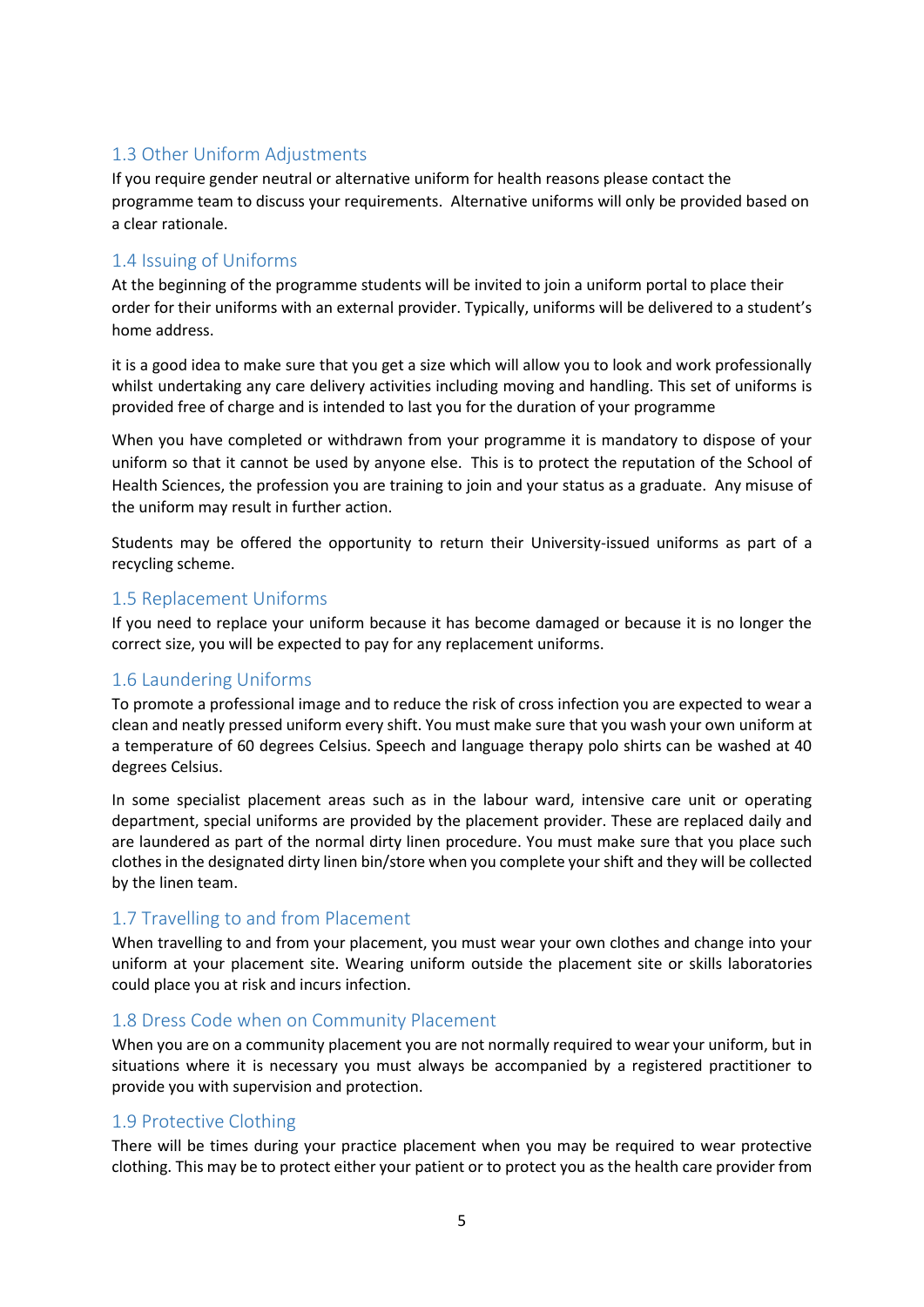unnecessary health and safety risks and serious accidents. In these situations, it is essential to make sure that you understand and abide by the related policies and procedures for wearing the protective clothing. You have the responsibility to ensure you are knowledgeable about these policies from your first day on each placement. Make sure that you always wear and discard any protective clothing safely and in a timely manner.

#### <span id="page-5-0"></span>1.10 Plastic Aprons and Gloves

When you wear either plastic aprons or gloves you must always adhere to local policies and practices.

- Plastic aprons must be worn in areas of direct patient care and a different apron must be worn when caring for a different patient. You must make sure that you dispose of your apron safely and correctly. The apron creates an impermeable barrier between the patient and the area of the uniform which has the most patient contact, which aids the prevention of cross infection.
- Gloves should only be worn and disposed of according to the local policies of the placement provider.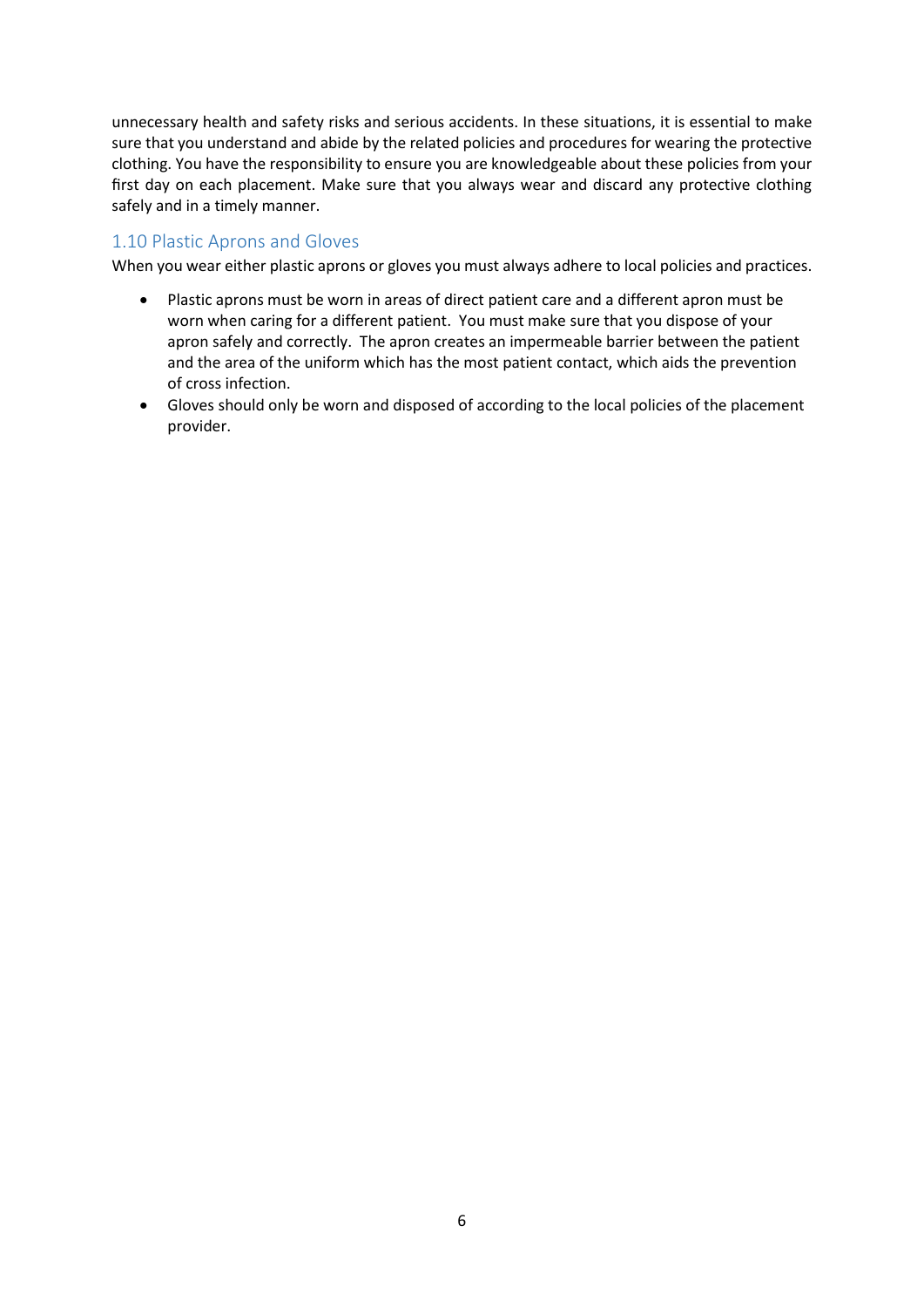# <span id="page-6-0"></span>2. Personal Appearance

Some people in your care may be sensitive to strong or unfamiliar smells, (such as cosmetics, aftershave or perfume, strong food smells or cigarette smoke) they may find these nauseating. As a health care student you will be engaged in providing care that includes close physical contact with your patients and clients, so it is essential that you make sure your personal hygiene and any perfume or other odours do not cause patients discomfort. If you wish to wear perfume, after-shave or make up whilst on duty this should be discreet.

You must also make sure that your personal attire (and uniform) is clean and freshly pressed for each shift.

#### <span id="page-6-1"></span>2.1 Fingernails

Make sure that your fingernails are always kept short and clean to prevent harm to patients through infection transfer or inadvertent scratching. Your hands and fingernails must at all times be:

- Clean to avoid transferring bacteria on or under the nail
- Short to prevent patients or staff being scratched
- Free from nail varnish or nail decoration or any form of nail covering to prevent flakes or contamination. False nails or extensions are not permitted.

#### <span id="page-6-2"></span>2.2 Hair

There is a possibility of hair carrying bacterial or parasitic infection such as *Staphylococcus Aureus* or head lice and these may be transmitted to patients. To promote your health and safety and that of your clients/patients, you must make sure that your hair is always kept clean and tidy. To achieve this, it must be:

- Clean, tidy and away from your face
- Off your face and shoulders and above the level of your uniform collar
- Tied back with a simple dark band or ring, clips or hairpins
- Free from any decoration or adornment such as fastenings that have sharp points, beads, slides, decorated or plain bands, ribbons, scarves and hats, all of which are an infection risk
- If you are a male student you must either be clean shaven or have your beard and moustache kept clean and neatly trimmed

#### <span id="page-6-3"></span>2.3 Makeup

In order to maintain a professional appearance, any makeup worn should be discreet. False eyelashes should not be worn as there is the potential for them to detach and become a health and safety hazard.

#### <span id="page-6-4"></span>2.4 Footwear

Your shoes must be designed to provide good support to your feet and loco-motor system so that you are protected from harm. Unless alternative footwear is provided by the placement provider for specialist areas of practice (such as labour ward, operating department), your shoes must be:

- Plain
- Black leather or waterproof material (not suede)
- If lace-ups, laces should be the same colour as the shoe
- Non-slip soles
- Low heeled (no greater than 2.5 cm)
- Clean
- In a good state of repair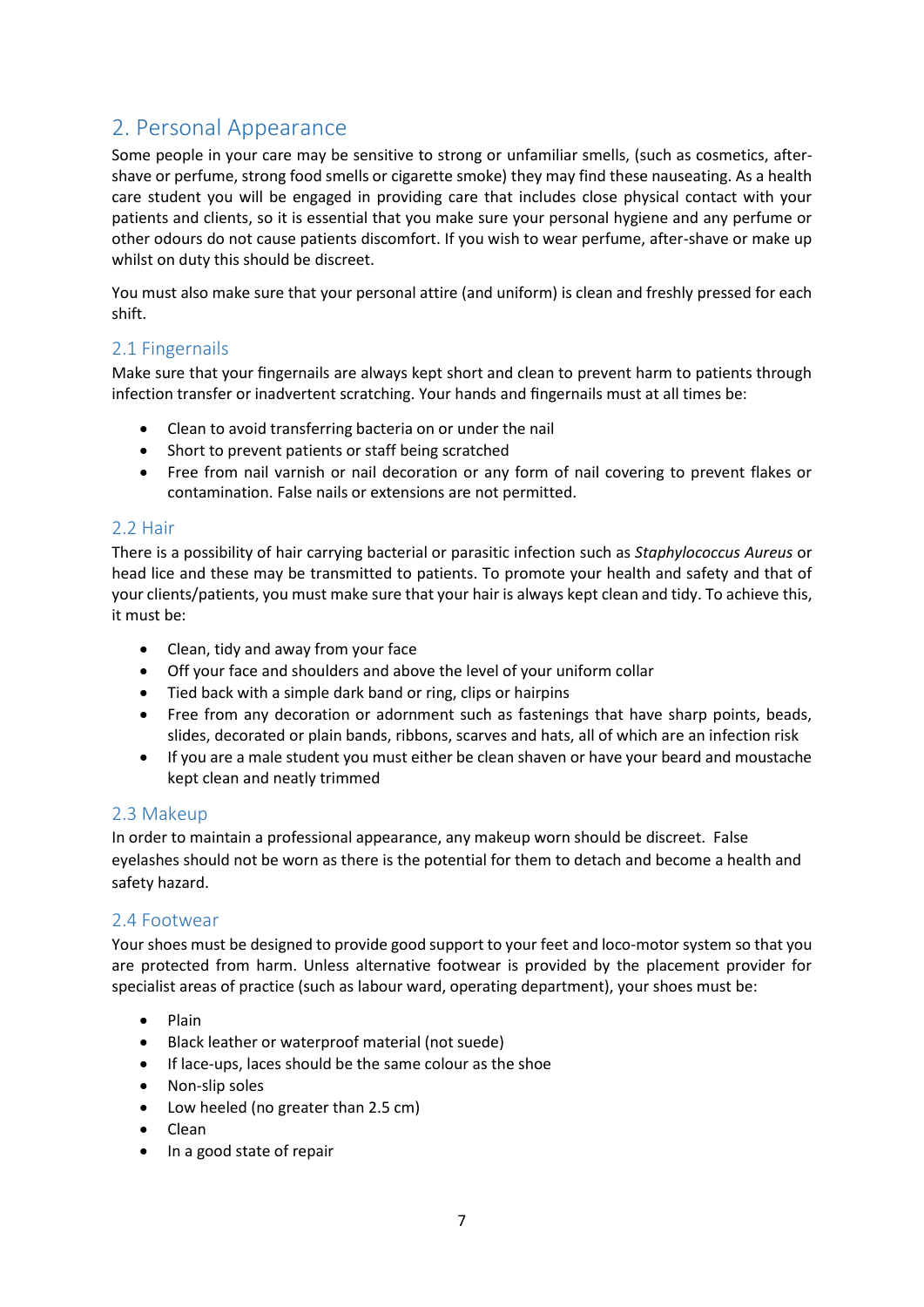The wearing of trainers or open sandals/shoes is potentially dangerous as they do not provide sufficient protection to your feet and back and you must NOT wear them whilst wearing uniform. No boots or any footwear that covers the ankles should be worn.

#### <span id="page-7-0"></span>2.5 Socks, Stockings and Tights

You should always wear suitable hosiery. If you wear socks they must be:

- Plain
- Black

If you wear stockings or tights they must be:

- Plain
- Black
- Flesh coloured

In extremely hot weather you may seek the permission of your placement manager to dispense with wearing socks, stockings or tights.

### <span id="page-7-1"></span>2.6 Jewellery

Wearing jewellery of any kind whilst working in a health care setting can be hazardous, both for you and for your patients. This is because jewellery introduces a health and safety risk. Jewellery can potentially injure patients or be dangerous for you if you are caring for a disorientated or aggressive patient. Stones in jewellery often harbour micro-organisms, may become dislodged and can cause damage to patients. Therefore, you must adhere to the following principles:

- Rings only a single plain band may be worn i.e. a wedding or civil partnership ring
- Earrings only ONE small plain metal stud in each ear
- Bracelets must not be worn
- Necklaces hanging jewellery must not be worn
- Wrist watches must not be worn fob watches are favoured and must be pinned to fall inside a pocket. Wrist watches have been found to be a source of infection and prevent adequate hand washing and drying. A wrist watch may also injure a patient and must not be worn on the wrist.
- Tattoos tattoos that may be offensive should not be visible to patients
- Body piercing visible body rings or studs or bars (for example on the face) must be removed whilst on duty. New piercings (including ear studs) will be treated as a new wound and must be covered with a surgical dressing and a blue plaster until the site has healed.

## <span id="page-7-2"></span>2.7 Badges and Identification

Your name and designation must always be visible as a matter of security and reassurance to your patients. Whilst on placement experience you must wear your university identity card at all times, and you will be refused admission to the placement area if you are unable to produce it on request. If this does happen it will be considered an absence from duty.

Students must wear epaulettes (if supplied with your uniform) at all times whilst wearing your uniform (as these are a means to identify you as a student).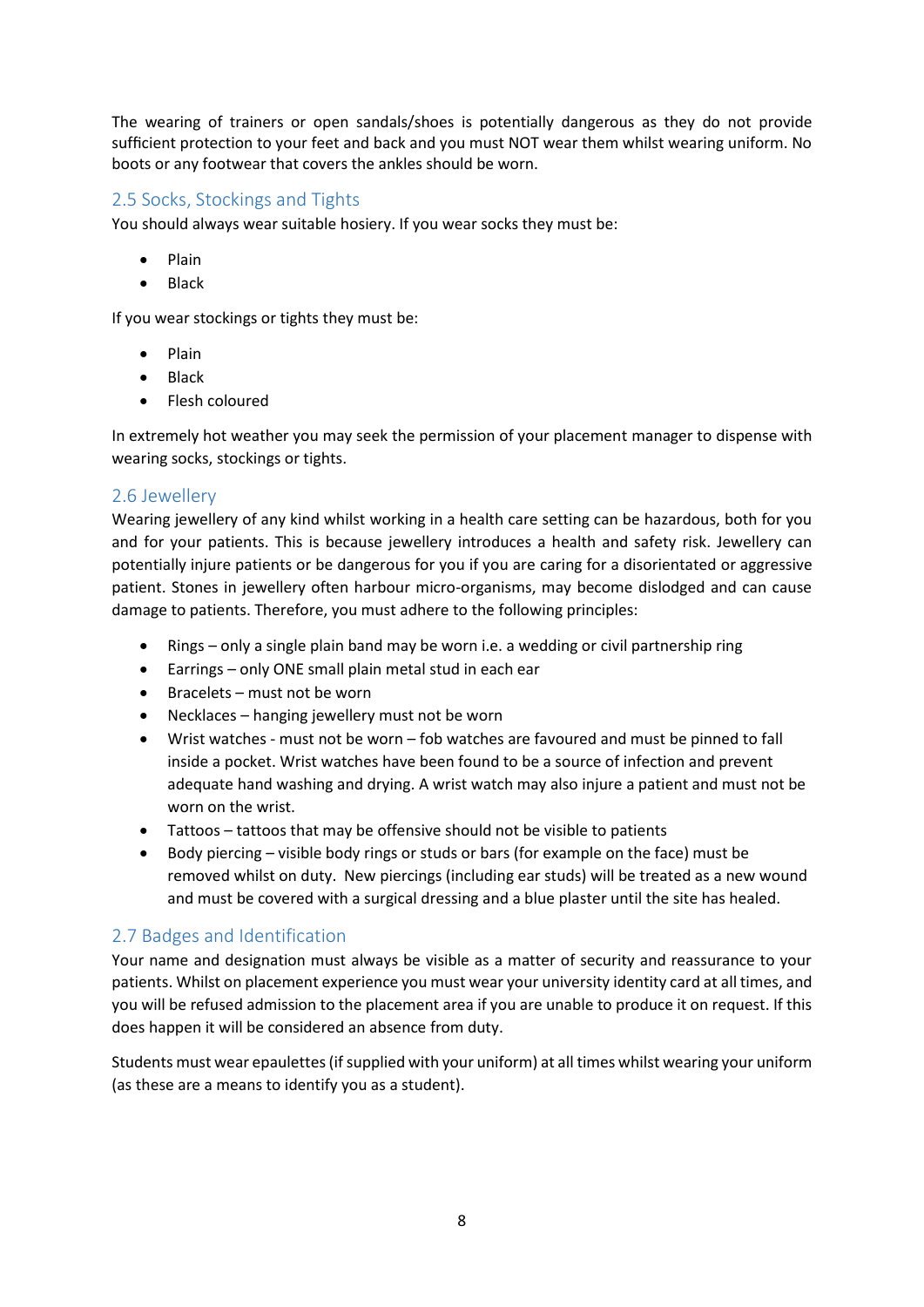|                                                   | Radiography                                                                                                                            | <b>Nursing and Midwifery</b>                                      | Speech &<br><b>Language Therapy</b> |  |
|---------------------------------------------------|----------------------------------------------------------------------------------------------------------------------------------------|-------------------------------------------------------------------|-------------------------------------|--|
| <b>Tunic</b>                                      | White tunic without                                                                                                                    | White tunic with                                                  | Not applicable                      |  |
|                                                   | epaulettes                                                                                                                             | epaulettes                                                        |                                     |  |
|                                                   | Sleeves finish above the                                                                                                               | Sleeves finish above                                              |                                     |  |
|                                                   | elbow                                                                                                                                  | the elbow                                                         |                                     |  |
| <b>Dress</b>                                      | Not applicable                                                                                                                         | White dress                                                       | Not applicable                      |  |
|                                                   |                                                                                                                                        | Knee length                                                       |                                     |  |
|                                                   |                                                                                                                                        | Sleeves finish above                                              |                                     |  |
|                                                   |                                                                                                                                        | the elbow                                                         |                                     |  |
|                                                   |                                                                                                                                        |                                                                   |                                     |  |
| Polo-shirt                                        | Not applicable                                                                                                                         | Not applicable                                                    | University-issued                   |  |
| <b>Trousers</b>                                   | <b>Black trousers</b>                                                                                                                  | Navy blue trousers                                                | Refer to section 3                  |  |
|                                                   |                                                                                                                                        |                                                                   | (non-uniform<br>dress)              |  |
| <b>Additional Clothing</b>                        | <b>Black cardigan</b>                                                                                                                  | Navy blue cardigan                                                | Refer to section 3                  |  |
|                                                   | Black headscarf, tucked                                                                                                                | Navy blue, black or                                               | (non-uniform                        |  |
|                                                   | in to tunic, no                                                                                                                        | white headscarf,                                                  | dress)                              |  |
|                                                   | adornments                                                                                                                             | tucked in to tunic, no                                            |                                     |  |
|                                                   | Cleaned regularly                                                                                                                      | adornments                                                        |                                     |  |
|                                                   |                                                                                                                                        | Cleaned regularly                                                 |                                     |  |
| <b>Badges and</b>                                 | Your name and                                                                                                                          | Your name and                                                     | Your name and                       |  |
| identification                                    | designation must                                                                                                                       | designation must                                                  | designation must                    |  |
|                                                   | always be visible                                                                                                                      | always be visible                                                 | always be visible                   |  |
|                                                   | You must wear your                                                                                                                     | You must wear your                                                | You must wear                       |  |
|                                                   | university identity card                                                                                                               | university identity card                                          | your university                     |  |
|                                                   | at all times                                                                                                                           | at all times                                                      | identity card at all                |  |
|                                                   |                                                                                                                                        | You must wear                                                     | times                               |  |
|                                                   |                                                                                                                                        | epaulettes at all times                                           |                                     |  |
|                                                   |                                                                                                                                        | whilst wearing your                                               |                                     |  |
|                                                   |                                                                                                                                        | uniform                                                           |                                     |  |
| <b>Footwear</b>                                   | Black leather or waterproof material (not suede)                                                                                       |                                                                   |                                     |  |
|                                                   |                                                                                                                                        | If lace-ups, laces should be the same colour as the shoe          |                                     |  |
|                                                   | Non-slip soles                                                                                                                         |                                                                   |                                     |  |
|                                                   | Low-heeled (no greater than 2.5 cm)                                                                                                    |                                                                   |                                     |  |
|                                                   | Clean and in good state of repair                                                                                                      |                                                                   |                                     |  |
| Socks should be plain and black<br><b>Hosiery</b> |                                                                                                                                        |                                                                   |                                     |  |
| <b>Jewellery</b>                                  | Stockings or tights should be plain, black or flesh coloured                                                                           |                                                                   |                                     |  |
| Hair                                              | Plain wedding band permitted                                                                                                           |                                                                   |                                     |  |
| <b>Makeup</b>                                     | One small plain metal stud earring in each ear<br>No other jewellery permitted                                                         |                                                                   |                                     |  |
|                                                   | Clean, tidy and away from your face                                                                                                    |                                                                   |                                     |  |
|                                                   |                                                                                                                                        |                                                                   |                                     |  |
|                                                   | Off your face and shoulders and above the level of your uniform collar<br>Tied back with a simple dark band or ring, clips or hairpins |                                                                   |                                     |  |
|                                                   |                                                                                                                                        | If you are a male student you should be clean shaven or have your |                                     |  |
|                                                   |                                                                                                                                        | beard and moustache kept clean and neatly trimmed                 |                                     |  |
|                                                   | Any makeup worn should be discreet                                                                                                     |                                                                   |                                     |  |
|                                                   | False eyelashes should not be worn                                                                                                     |                                                                   |                                     |  |
| <b>Nails</b>                                      | No nail varnish                                                                                                                        |                                                                   |                                     |  |
|                                                   | No false nails or extensions                                                                                                           |                                                                   |                                     |  |
|                                                   |                                                                                                                                        |                                                                   |                                     |  |

## <span id="page-8-0"></span>Table 1: Summary of dress code for uniformed students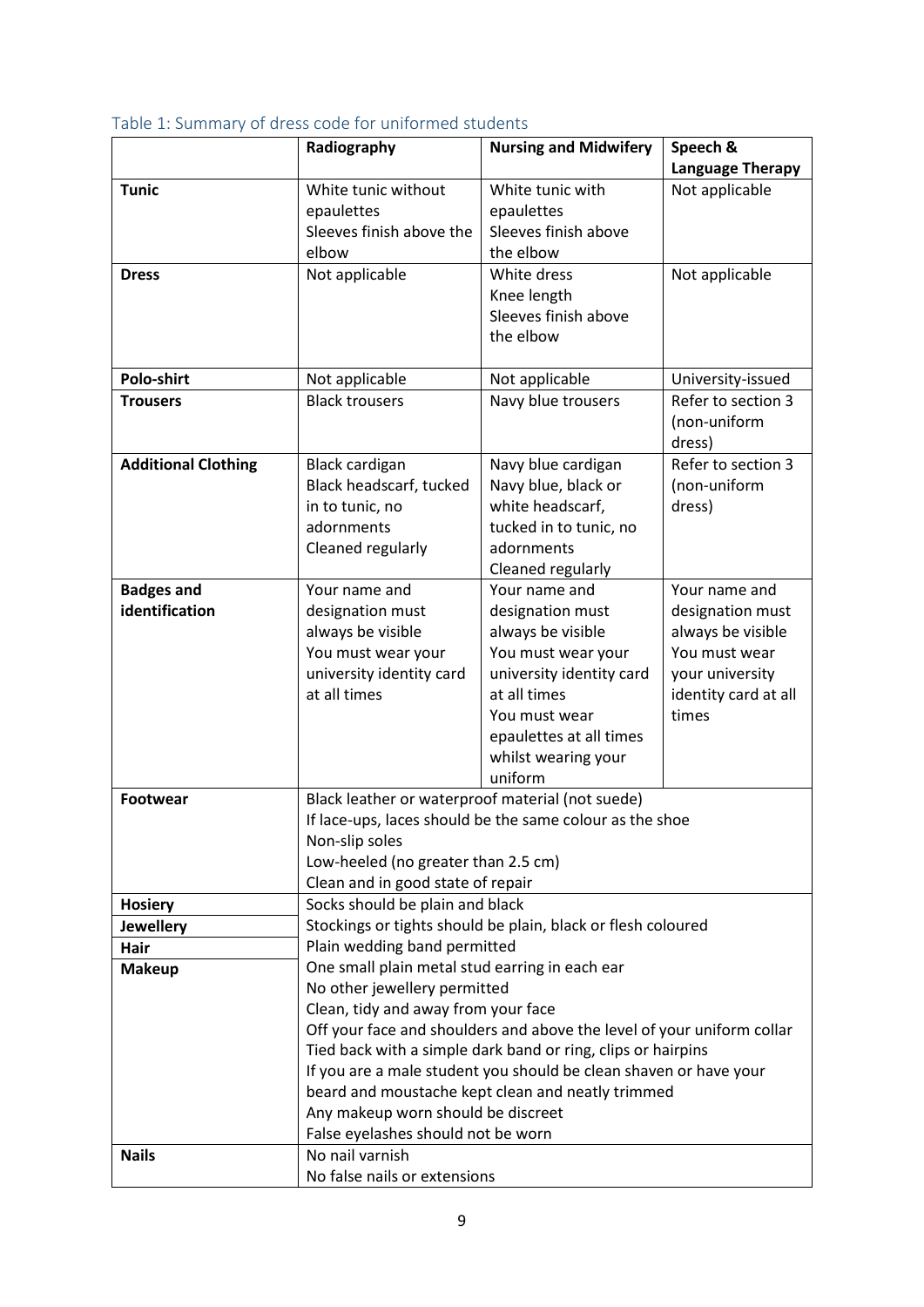| No gel painted nails       |
|----------------------------|
| Keep nails short and clean |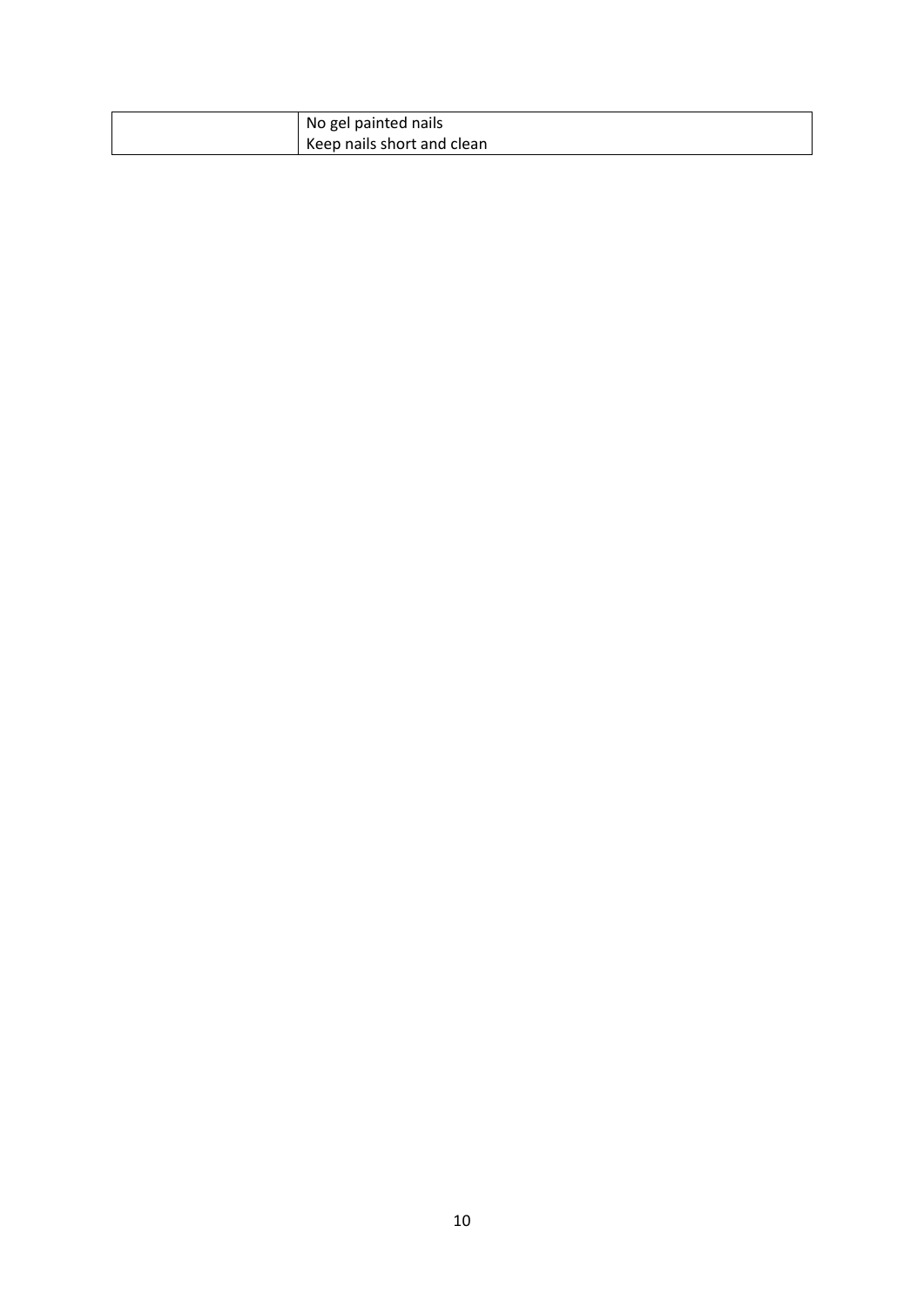# <span id="page-10-0"></span>3. Non-uniform Dress Policy

Whilst you are on a practice placement you are an ambassador of the University and the School of Health Sciences. In some placement areas such as community, mental health nursing or speech and language therapy, you may not be required to wear uniform. In such cases you should establish the dress code requirement prior to commencing the placement. Depending on the policies of the placement provider you may wear your own clothes in preference to wearing your uniform. When doing so you must observe the following:

- You are expected to wear clothes that are clean, conventionally smart and informal. At no time should you wear clothes that are tightly fitting, revealing or transparent or low necked. This is unprofessional, can cause offence to some clients and may put you at risk.
- You should not wear clothes that have slogans on that state political, religious or inflammatory views, nor should your clothing advertise a product or a service or be representative of drug or alcohol use.
- Adhere to the principles outlined above with regard to personal appearance and professionalism.
- Your hair should be clean, tidy and tied off the face. It should be free of adornment other than a simple hair band or ring.
- Shoes should be comfortable, designed to support your feet and loco-motor system. You should be able to walk (and potentially move fast) easily and undertake the required duties safely.
- You may only wear a plain wedding or civil partnership ring
- In practice areas such as community areas and mental health, you are working in a context where you likely to be more vulnerable. You should not wear items of clothing that may make you vulnerable to strangulation by, for example, a disorientated patient, such as a scarf or tie.

The following items may be worn at the discretion of the placement provider:

- Jeans cannot be worn in the clinical setting but can be worn in the community and mental health setting if they are clean and tidy by agreement. Jeans if worn must not be faded, ripped and should cover your under garments
- Knee length skirts or shorts may be acceptable, but you should seek advice from your mentor as in some circumstances this dress may be offensive to the client group.